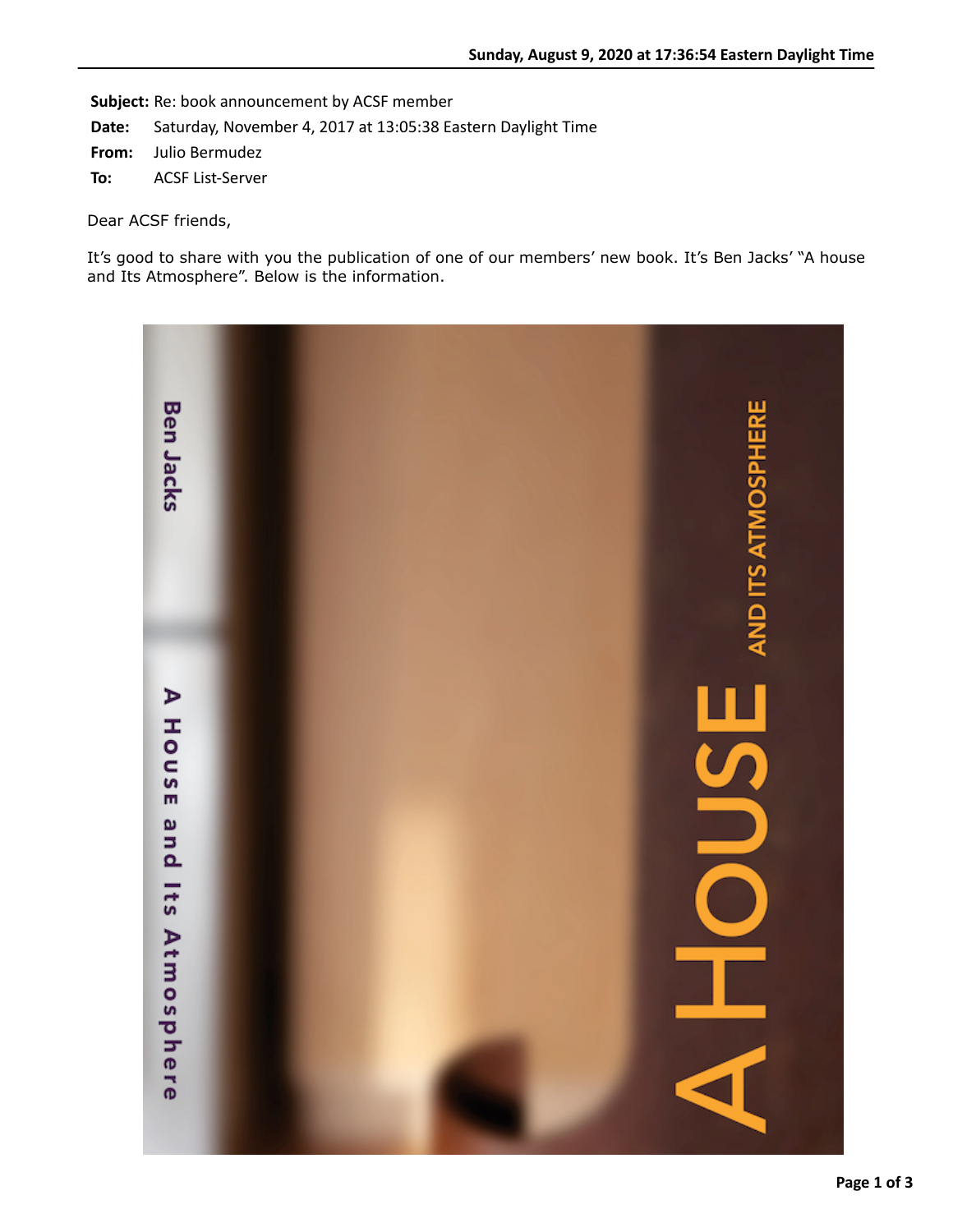

## **About the Book**

*A House and its Atmosphere* is a meditative essay about the experience of designing and building a house of one's own. Told in seventy black and white photographs and a series of narrative excursions, architect Ben Jacks reflects on a lifetime of influences as he reveals the personal nature of inhabiting a place at the edge of a tidal cove on an island in Maine. *A House and its Atmosphere* quietly advocates for the simple logic and modest ease of direct experience and an observational perspective in architecture.

In chapters about imagining, walking, and designing Ben Jacks reflects on the essence of architectural experience, describing what it is like to begin to make momentous decisions, arguing that aesthetic experience is the result of how one has learned to see. Memory, family, nature, relationships, and work inform design at every step.

*A House and its Atmosphere* is a grounded story about designing and building a small work of architecture. With students of architecture and amateur builders in mind, Ben Jacks makes a case for design informed by theories of place-identification, detail, and craft. The book is a primary source and a chronicle of experience of radical empiricism. As such it offers a kind of conceptual tool kit for those interested in thinking about the processes of architecture, designing, and placemaking.

*A House and its Atmosphere* is a fresh and valuable contribution to the *shelter memoir*genre, from a professional architect's perspective.

## **Praise for** *A House and its Atmosphere*

From the time of the author's pacings across the future building's site to his savorings of the house's several atmospheres, the ideas and chapters of this marvelously written book were imagined, discussed, sketched, and constructed in ways that intertwine places and patterns of life. Both the text and the house reveal architecture's power to enrich existence by giving dimension and expression to a basic human desire: being at home. Atmosphere, a topic with unmatched currency today, is rendered nearly palpable on these pages and in these photographs, communicating not only emotions—the necessary but limited topic of most atmosphere discussions in architecture today—but also things to think about: the interdependence of culture and ecology, the conditions under which craft still has a place in architecture, the aesthetic dimension of everyday life, and so on. The book is unhesitatingly personal, but not for that reason private. Instead, its accessible prose and immediacy engage central topics in architectural education and practice: design, theory, and construction technology. Professors and professionals will find the book radical in a simple way: it penetrates to ground on which good lectures and projects are constructed—preprofessional life. Here is an eloquent, optimistic, and profoundly humane book. David Leatherbarrow

Professor and Chair of the Graduate Group in Architecture, University of Pennsylvania